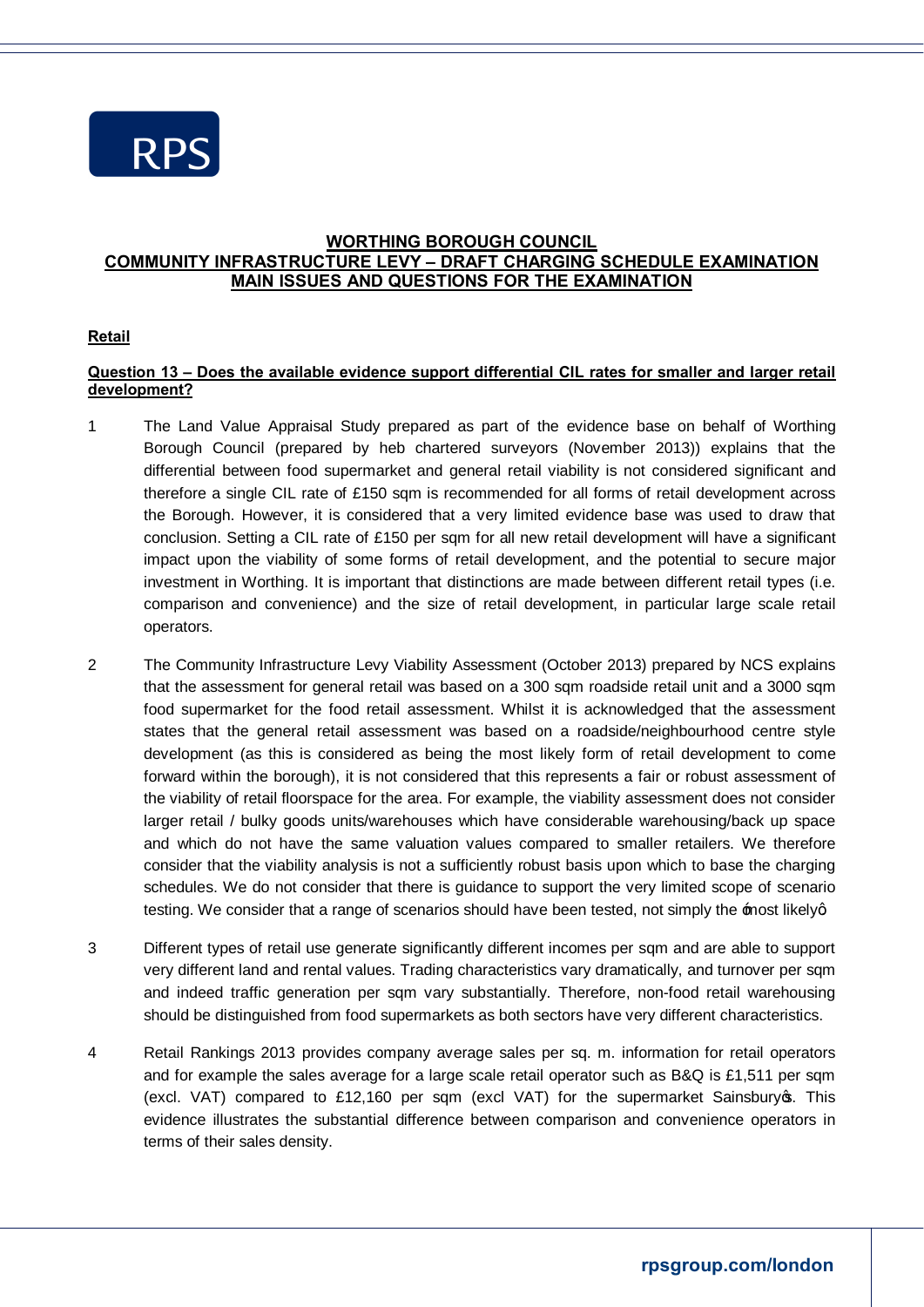

- 5 Indeed, a large number of local authorities have sought to split comparison and convenience retail uses within their charging schedule, with convenience retail categories usually commanding a higher levy rate. For example, in the surrounding area Chichester District Council has acknowledged the difference in viability between comparison and convenience retail floorspace and is proposing two retail charges as follows:
	- Retail (wholly or mainly convenience) at £125; and
	- Retail (wholly and mainly comparison) at £20.
- 6 Chichester os proposed CIL Charging Schedule therefore recognises that there is a significant difference between the land and rental values which convenience and comparison retail uses can support to be variable.
- 7 The scale of retail unit is also an important consideration when the viability of development is considered. The turnover, and indeed, the traffic generation associated with retail units is not directly proportionate to the size of a retail unit. Different operators can have significantly different trading characteristics. Applying high levy rates to some large individual operators could be prohibitive and significantly affect potential viability.
- 8 For example, information obtainable on the Valuation Office web site illustrates that B&Q in Worthing (Downland Retail Park, Lyons Way) has a rateable value per sq. m. of £174 whereas smaller retail units in the range of 600-950 sq. m. have a rateable value in the region of £300 per sq. m. This demonstrates that a larger non food retailer such as B&Q does not support the same rental values per square metre compared to smaller retailers, partially due to their considerable warehousing/back up space. There should be allowances for quantum of development for individual large scale retail units. A lower rate should be applied over an appropriate threshold, for example, for individual units over 10,000 sqm. This approach is applied in other systems such as rating and indeed planning application fees which make allowances for quantum, recognising that costs to one individual operator can be prohibitive.
- 9 Applying the proposed levy of £150 per sq. m. to larger individual retail operators over 10,000 sq. m. will result in exceptionally high and unjustified levels of contribution, which will significantly influence potential investors decisions and the viability of Worthing as a location for development.
- 10 If a different levy based on the scale of development is not considered appropriate, an alternative is to use a more specific category for large scale retail operators such as  $\pm$ arge scale single occupier retail warehouse with significant warehousing/storage needsg This specific category would ensure that larger retail operators are allocated a fair and more reasonable levy which reflects the characteristics of larger retail units/warehouses and their lower valuation values and viability compared to smaller retailers. A reduced rate should be applied to such units.
- 11 Notwithstanding the above, if the Inspector believes a single levy for all retail is still appropriate, following a review of the neighbouring and surrounding local authorities it is considered that the proposed single retail levy of £150 per sq. m. is out of scale with the levy rates being proposed for other local authorities in the surrounding area, who have taken a more balanced and realistic approach. For example Lewes District Council and Horsham District Council are currently proposing a single levy for retail at a lower rate of £100 per sqm.